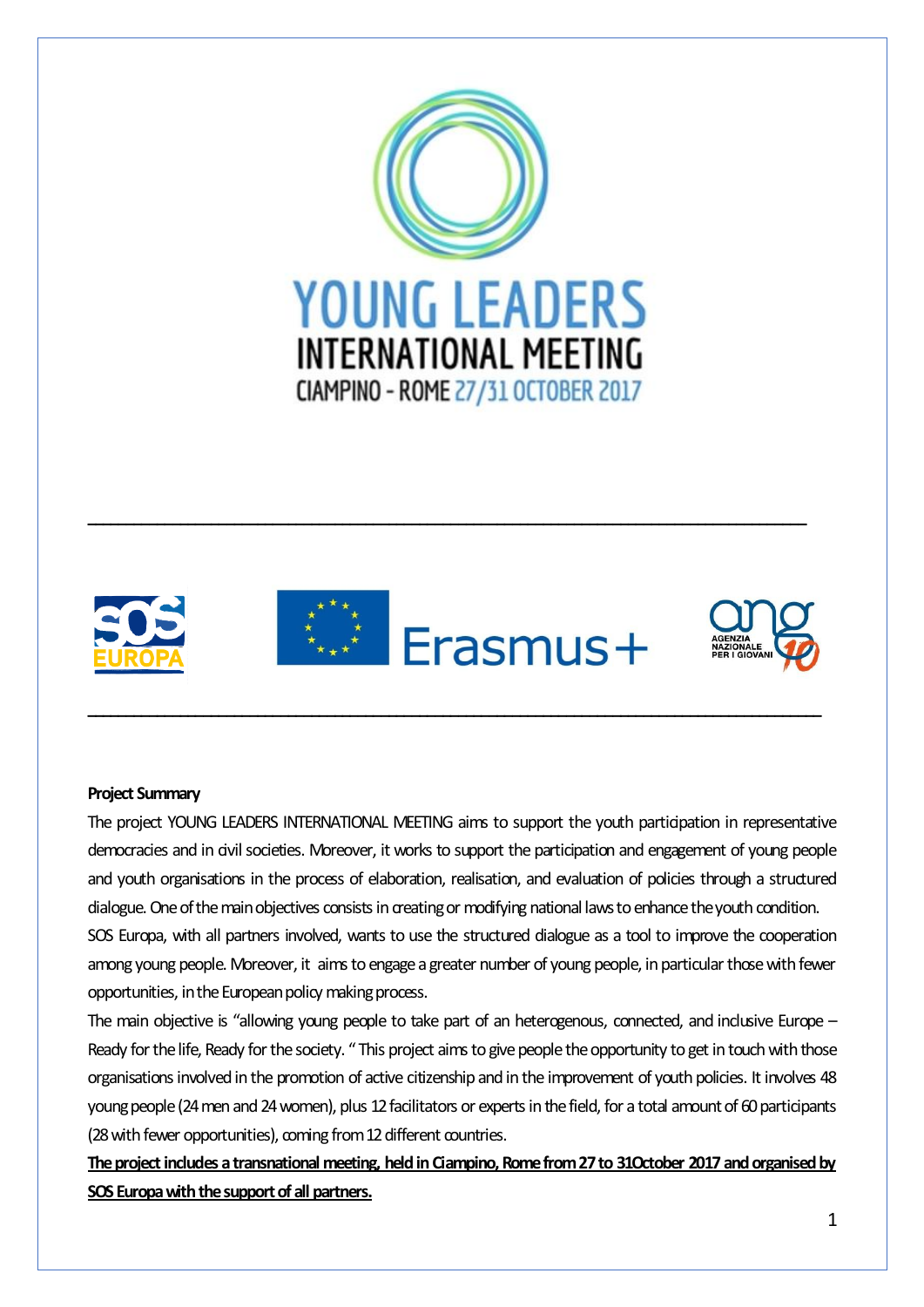The activities will be carried out using non formal methods, such as Open Space Technology (OST), Focused Conversation, Future Search Conference, and Structured Dialogue. The planning and subject of the activities are based on SALTO publications, such as "Working on Work for All" e "InclusionthroughEmployability". The YouthPass certificate will be delivered to each participant. To disseminate the results of the projects and the programme Erasmus Plus outside the Italian borders, it will be used several means of divulgation.

After the meeting, 12 local events will be organised to share the results of the projects. Each event will see the participation of at least 100 young people, for a total amount of 12000 people. The project has the following objectives:

-the writing of 12 new law proposals concerning young policies and the approval by national government of 5 of them within the end of the project.

-the participation of at least 40% of participants in other international mobility projects, SVE included, in the following 8 months.

-the active participation, as candidate, of 30% of participants in the elections of their own countries.

-to see involved at least 60% of participants in promoting the active citizenship in their own community.

## **The specific objectives are to:**

- Encourage and promote cross-sectoral cooperation and partnerships between youth organisations and youth work providers in order to develop integrated approaches in relation to citizenship education programmes.
- Encourage the use of non-formal learning in order to promote the development of social skills and abilities related to human rights and democratic values, such as freedom of expression and respect for diversity, through the daily practice of democratic principles.



- Develop ICT skills that allow young people to access, manage, evaluate, and create information online.
- Develop digital tools to enhance political participation of young people, and develop innovative training methodologies designed for teachers, youth workers, trainers and multipliers who work with different target groups in formal education contexts
- Work with different target groups in both formal and non-formal education contexts in order to reach young people at all levels;
- Encourage youth participation in political elections and in the processes and formal structures of participatory democracies, such as political parties.
- Support youth information campaigns and events organized in occasion of democratic elections at local, regional, national and European level.
- Promote EU programmes in support of youth, such as the Erasmus Plus Programme.
- Share good practices.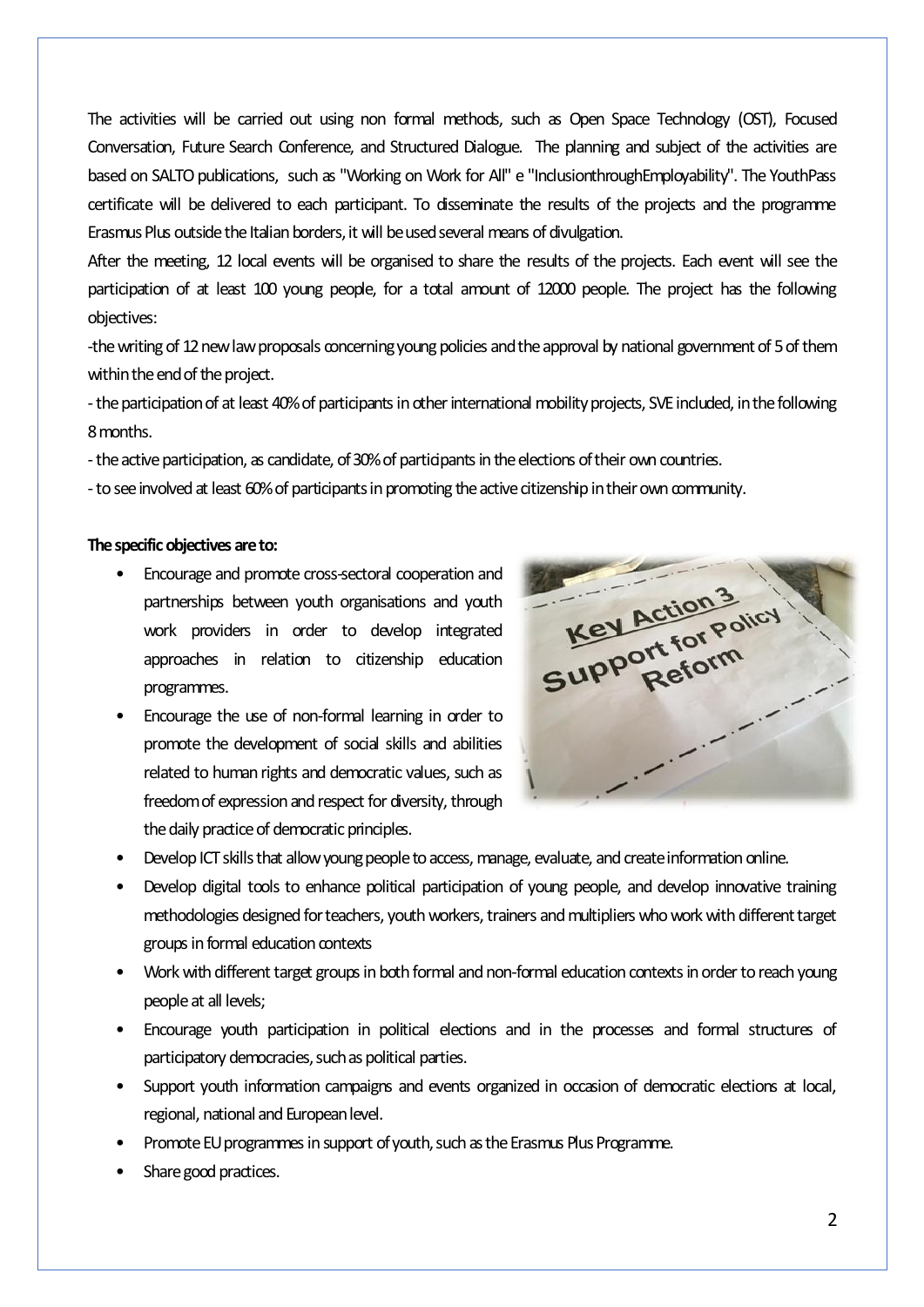

#### **About SOS EUROPA**

SOS EUROPA is an indipendentNGO based in Rome. It was created to spread the European cultural values and for improving integration inside and outside the Union, encouraging mobility of young people by promoting cultural exchange and knowledges exchange, participatory and active European citizenship, networking opportunities. The Association is nonprofit and seeks esclusively scopes of social, human, civil and cultural solidarity and of

ethic research. The Association organizes courses, training, seminars and is partner of several European projects.It was founded in January 2016 by young people who have been working in associations and deal with EU issues, and it employs a team of passionate young volunteers, experts in Project Planning and European policies.In particular SOS EUROPA pursues primarily the following aims:commitment to the creation of an intercultural and supportive society, that is directed to encounter and exchange with the Other; education to civil liability and active citizenship; to develop awareness, social consciousness and competence in young generations; promotion of youth and social policies; cultural education and youth policy at European and international level; promotion of youth mobility in cultural, educational and work opportunities; support for young artists, in the fields of visual arts, theater, music, performing arts and creative freedom in general; to promote free flow of ideas and spread of free software in computer world; to promote and to develop paths of non-formal education.

SOS Europa is partner of the third edition of Italian Gaymes, cultural sporting event against sex discrimination, and Euro 2019 Gaymes partners, a sporting event for the LGBT community. SOS Europa is one of the founders of the Italian National Gay Friendly Team [\(www.nazionalegay.it\)](http://www.nazionalegay.it/). SOS Europa periodically organizes courses about europlanning for its volunteers.Headquartered in Rome, SOS Europa wants to be a reference point for people and organizations interested in the dynamics of European integration.

We are a no-profit social Ngo, with experience in the social and educational sector and a big commitment in the **mutualistic field, supporting the general interests of the Community; in the human promotion and the social integration of citizens, encouraging paths based on socialization and solidarity.**We are experts in planning and dealing with socio-medical and educational services for the individual, the family and entire social groups in order to prevent difficult situations, permit the cure, the rehabilitation and the integration in everyday life of people with problems.The elements that distinguish us are quality, professionality and personalization in the assistance as well as monitoring and innovation in our processes and our activities.

The most important aspect of our activities is the active participation of the People in need respecting their individuality, their dignity, their rights and their life.We promote the cure of the people who work, respecting their dignity and defending their rights.

# **Participants' Profile**

Activists or volunteers involved with partner organisations, with prior experience in the field of civil associations and volunteer organizations, with strong interest in the project's theme, strongly motivated to participate for the whole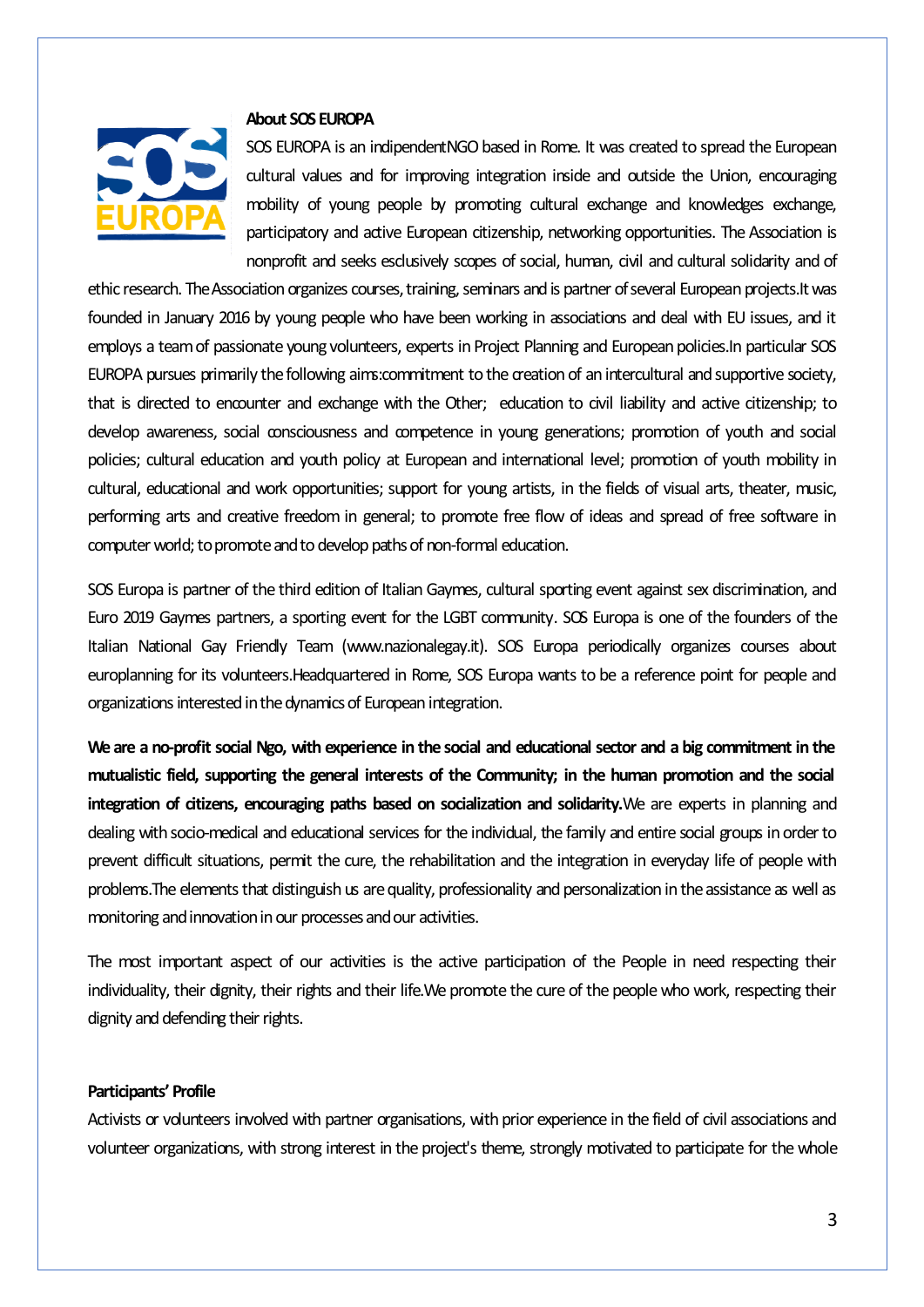duration of the project, committed to the dissemination of results in the medium to long term, interested in a new (or reformed) text of law in their own country and committed to work for its approval.

The participants are required to involve other peers that do not directly participate in the project. They are also required to constantly monitor and update the progress of their work, sharing the results with other participants. All participants are required to speak english and the partner organizations shall offer the necessary support.



#### **Learning Outcomes**

Through this project participants will enhance their understanding of the decision-making processes in modern democracies and of the different interests at stake.

On a personal level they will develop soft skills and competences, such as responsibility, self-reliance, initiative, critical thinking, communication and negotiation skills, problem-solving, empathy and respect for the opinions of others.

#### **Travelling to Italy**

All participants are expected to arrive in Ciampino Airport or Fiumicino Airports.

The Erasmus+ rules stipulate participants need to travel using the cheapest means of transport, economy class, direct route without long stopovers. Please see travel cost section below for details of travel reimbursement policy.

Although participants can plan their travel individually and arrive earlier/depart later, the organisers can only commit to reimburse and organise board and lodging during the mentioned training days. If you plan to travel outside the official project dates (**27/31October 2017**) you should contact us providing the reasons and buy ticket only if permission granted, otherwise you would not get reimbursement. Stopovers of more than 12 hours need to be agreed with the Italian NA.

Participants' travel costs from their home city to CIAMPINO (Rome) will be reimbursed according to Erasmus+ Programme rules and SOS EUROPA regulations (we are subject to Italian legislation in terms of accounting and bookkeeping).

#### **Insurance**

Health insurance is not provided and will not be reimbursed by the organisers. All participants are strongly advised to purchase private travel insurance. All EU residents should obtain European Health Insurance Cards (EHIC) before the course. Please note that private health care in Italy is extremely costly.

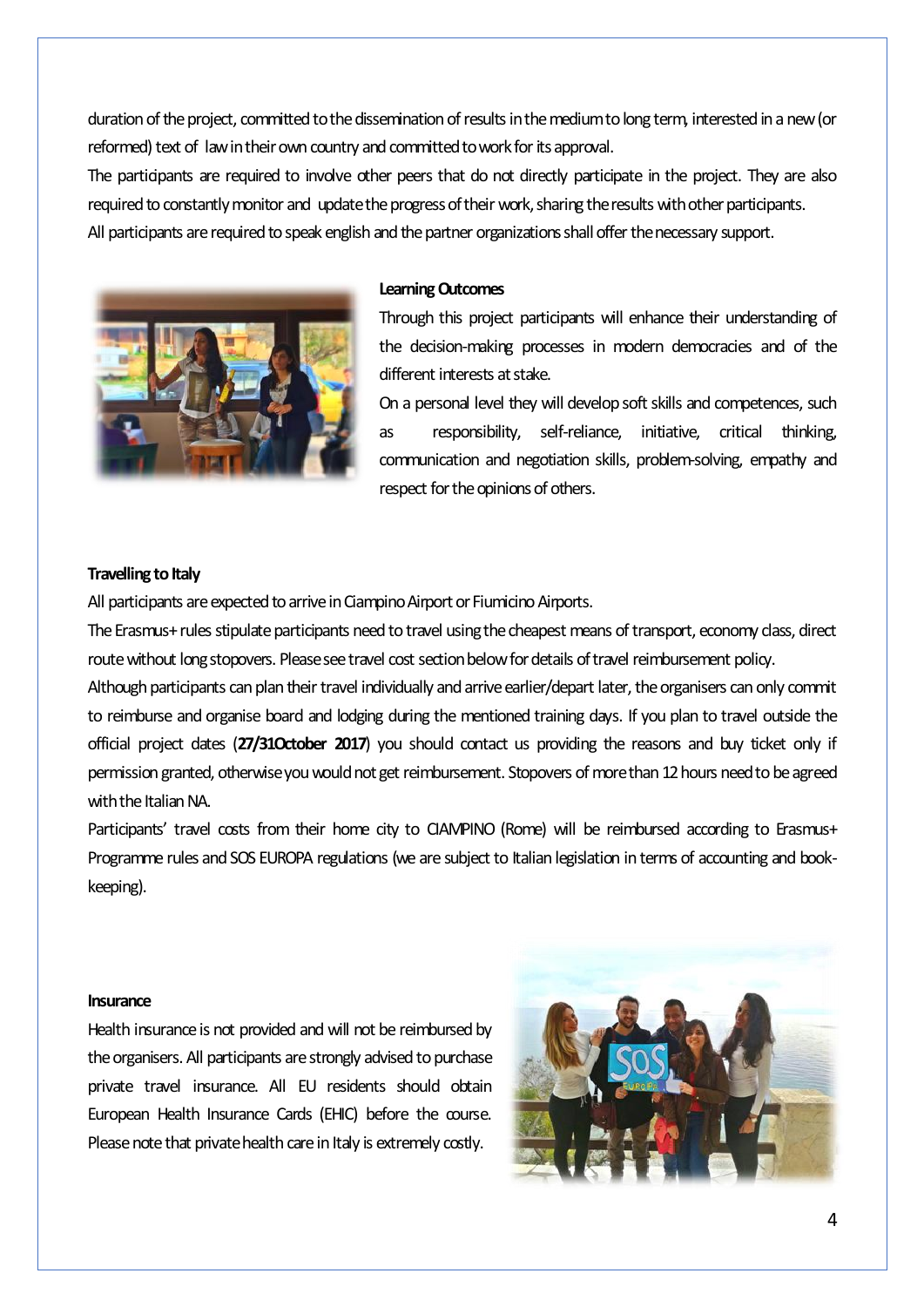#### **Travel to Hotel**



 From Ciampino Airport (Best Option) From the airport take a bus to the train station of Ciampino. Bus stop at Ciampino airport is located just outside the terminal building. It's a direct journey and it takes about 5 minutes to reach Ciampino railway station. 400 meters from the train station to the Hotel VILLA GIULIA Via Dalmazia, 9.

 $\boxtimes$  From Fiumicino Airport Take the Leonardo Express train (from Fiumicino Airport Rome Termini). From Rome Termini take another train to Ciampino City. From the train station 400 meters to the Hotel VILLA GIULIA Via Dalmazia, 9.

# **Venue Hotel VILLA GIULIA**

Via Dalmazia, 9, 00043 Ciampino R[Mhttp://www.hotelvillagiulia.com/](http://www.hotelvillagiulia.com/)



You will be accommodated in double or triple single-sex rooms with participants from different countries with en suite bathroom. Towels/bed linen will be provided. Food: three nice Italian meals will be served plus two coffee breaks per day. If you have special dietary needs, please let us know.

# **TRAVEL EXPENSES:**

According to the rules of the E+ and the location of your organizations indicated at application stage (PIC data), the calculated amount for your travel expenses per participant is:

| Italv                                                | 20€  |
|------------------------------------------------------|------|
| Bulgaria, Greece, Latvia, Portugal, Poland, Romania, | 170€ |
| Slovakia, Spain, Turkey, United Kingdom              |      |